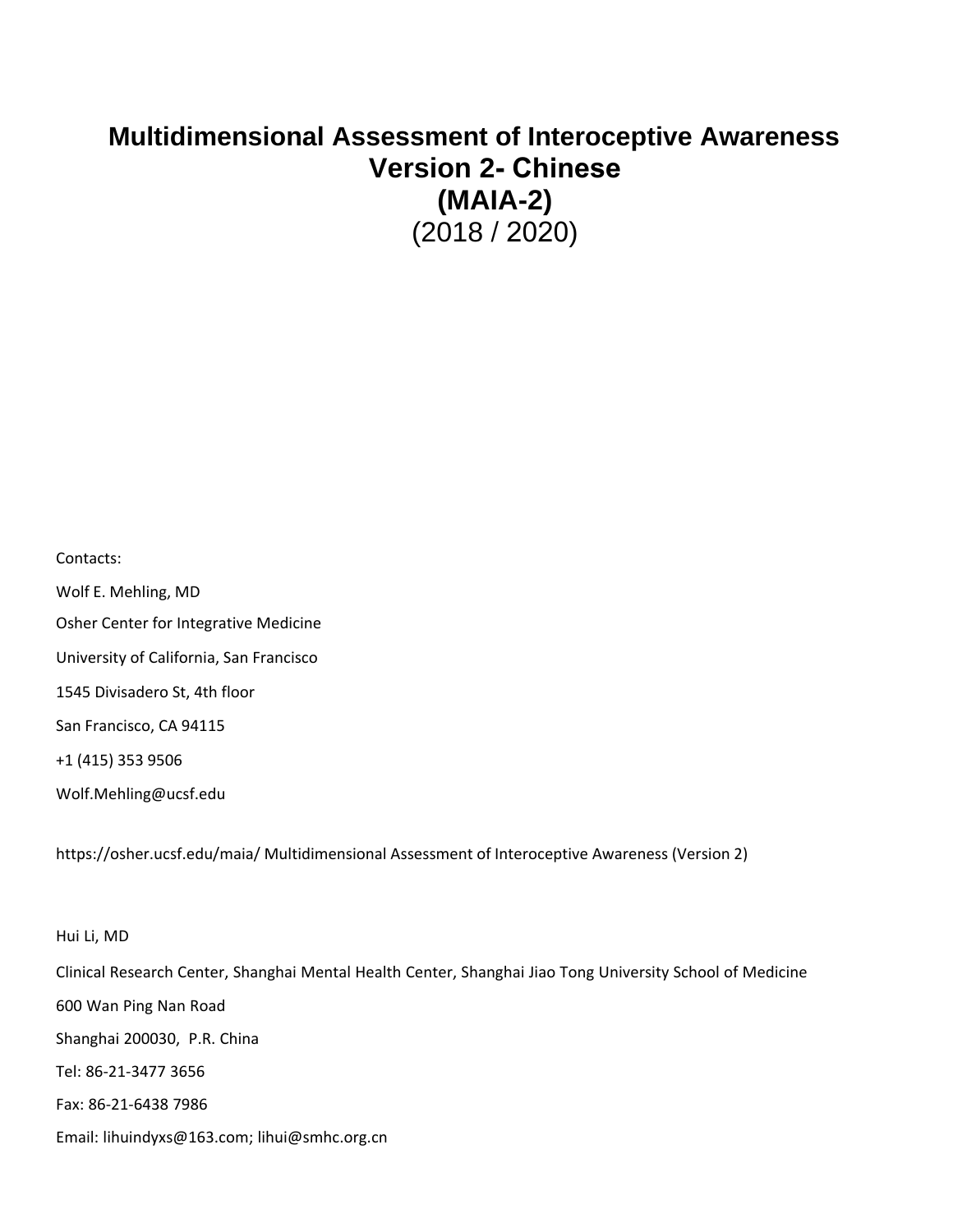## 内感受性知觉多维评估(第 **2** 版)

庞娇艳 李惠 译 (2020 年)

## 评分指导语

各分量表得分采用其所有项目的平均分。

备注:标注(R)的反向计分条目,题目 5、6、7、8、9、10 属于"不分心"分量表,题目 11、12 和 15 属于"不担心"分量 表

| 1.             | 注意:觉察到不舒服的、舒服的和中性的身体感觉                                                    |
|----------------|---------------------------------------------------------------------------|
|                | $Q1$ + Q2 + Q3 + Q4 /4 =                                                  |
| 2 <sub>1</sub> | 不分心:倾向于不去忽视自己感觉到的身体疼痛或不舒服,不把注意力从这些感觉上转移开                                  |
|                | $Q5(R)$ + $Q6(R)$ + $Q7(R)$ + $Q8(R)$ + $Q9(R)$ + $Q10(R)$ / 6 =          |
| 3.             | 不担心:倾向于不夫担心、不夫经历伴随疼痛或不舒服而来的情绪困扰                                           |
|                | $Q11(R)$ + $Q12(R)$ + $Q13$ + $Q14$ + $Q15(R)$ / $5 =$ $\frac{Q11(R)}{R}$ |
| 4.             | 注意调节:将注意力控制并保持在身体感觉上的能力                                                   |
|                | $Q16$ $+ Q17$ $+ Q18$ $+ Q19$ $+ Q20$ $+ Q21$ $+ Q22$ $/7$ $ -$           |
| 5.             | 情绪觉察:能够觉察到身体感觉和情绪状态之间的联系                                                  |
|                | Q23 + Q24 + Q25 + Q26 + Q27 / 5 =                                         |
| 6.             | 自我调节: 通过将注意力转移到对身体感觉的方法上来调节困扰的能力                                          |
|                | $Q28$ + Q29 + Q30 + Q31 /4=                                               |
|                | 躯体聆听:为了洞察而积极地倾听身体                                                         |
|                | $Q32 + Q33 + Q34 / 3 =$                                                   |
|                | 信任:感受到自己的身体是安全和值得信任的                                                      |
|                | Q35______ + Q36_____ + Q37______ / 3= ____________                        |

## **Permission and Copyright**

Although the MAIA survey is copyrighted, it is available without charge and no written permission is required for its use. This assumes agreement with the following as a consequence of using a MAIA survey:

- Please refer to the survey using its complete name – Multidimensional Assessment of Interoceptive Awareness - and provide the appropriate citation.

- Modifications may be made without our written permission. However, please clearly identify any modifications in any publications as having been made by the users. If you modify the survey, please let us know for our records.

- We recommend including entire subscales when selecting items from the MAIA to retain the psychometric features of these subscales (rather than selecting items from subscales).

- If you translate the MAIA into another language, please send us a copy for our records.

- If other investigators are interested in obtaining the survey, please refer them to the source document (PLoS-ONE 2012, and https:// osher.ucsf.edu/maia/) to assure they obtain the most recent version and scoring instructions.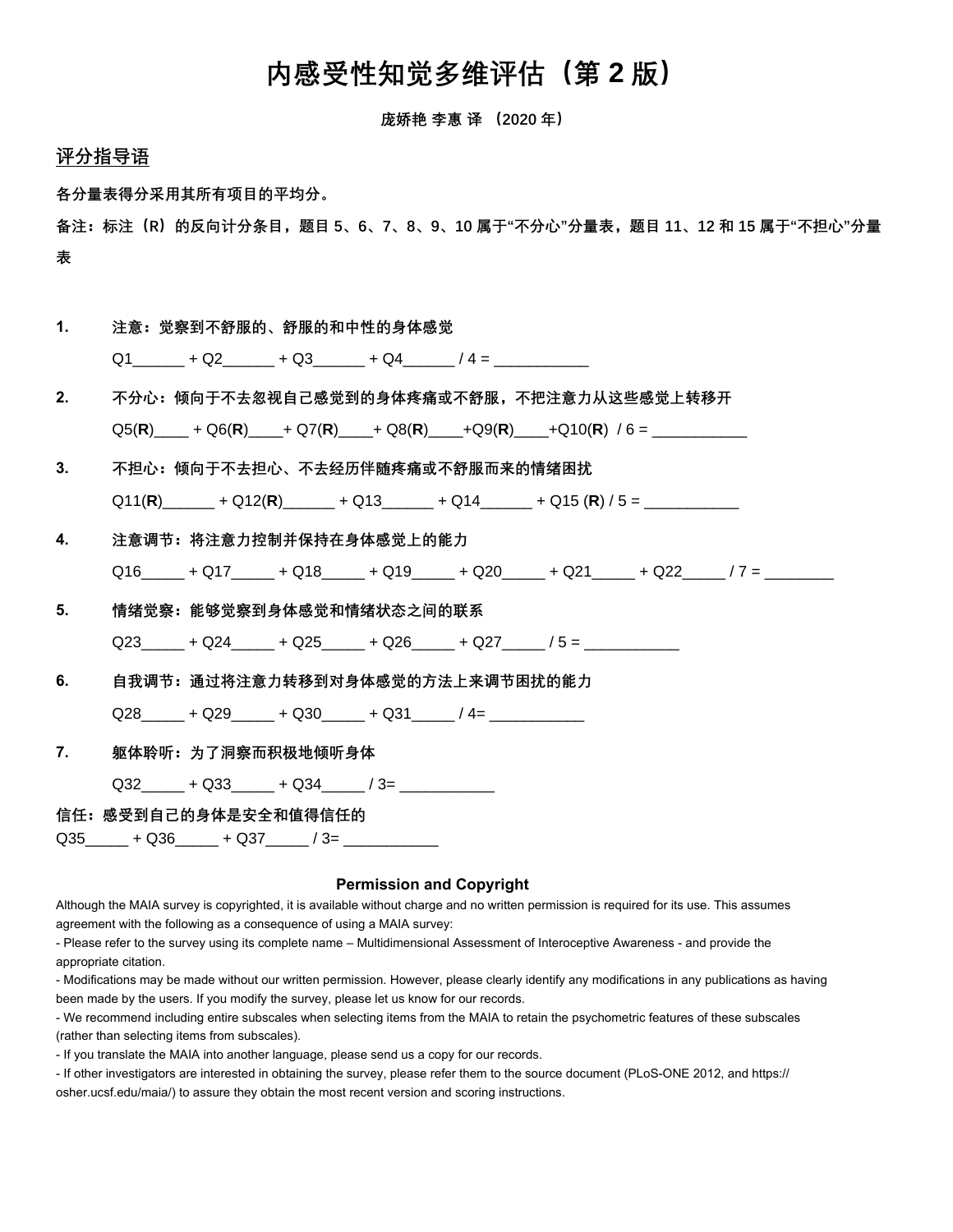下表列举了一系列的陈述,针对每个陈述,请在 0-5 分中选出最符合您日常生活情况的一项,"0"代表"从来没 有","5"代表"总是如此"。

|                                        | 请选择适合您的选项      |              |                |   |                |                 |  |
|----------------------------------------|----------------|--------------|----------------|---|----------------|-----------------|--|
|                                        | 无              |              |                |   |                | 总是              |  |
| 1. 当我紧张的时候, 我注意到是我身体哪个部位紧张。            | $\Omega$       | $\mathbf 1$  | 2              | 3 | $\overline{4}$ | 5               |  |
| 2.当我身体不舒服的时候,我会注意到。                    | $\mathbf 0$    | 1            | $\overline{2}$ | 3 | 4              | 5               |  |
| 3.我注意到我身体的哪些部位是舒服的。                    | $\overline{0}$ | 1            | $\overline{2}$ | 3 | $\overline{4}$ | 5               |  |
| 4.我注意到自己呼吸的变化,比如,呼吸变慢或变快。              | $\mathbf 0$    | 1            | 2              | 3 | 4              | 5               |  |
| 5.我忽视身体紧张或不舒服的感觉,直到这种感觉变得很强烈。          | $\overline{0}$ | 1            | $\overline{2}$ | 3 | $\overline{4}$ | 5               |  |
| 6.当我有不舒服的感觉时,我转移注意力不去关注它。              | $\Omega$       | 1            | 2              | 3 | $\overline{4}$ | 5               |  |
| 7.当我感觉到疼痛或者不舒服时,我试着去克服这种感觉。            | $\overline{0}$ | $\mathbf{1}$ | $\overline{2}$ | 3 | $\overline{4}$ | $5\phantom{.0}$ |  |
| 8.我设法忽视疼痛 。                            | $\mathbf 0$    | 1            | 2              | 3 | 4              | 5               |  |
| 9. 我通过集中注意力于某事来摆脱(身体的)不适感。             | $\overline{0}$ | 1            | $\overline{2}$ | 3 | $\overline{4}$ | 5               |  |
| 10.当我感到身体不适的时候,我就让自己忙于其他事情。            | $\mathbf 0$    | 1            | 2              | 3 | 4              | 5               |  |
| 11.当我感觉到身体疼痛时,我就会心烦意乱。                 | $\overline{0}$ | $\mathbf{1}$ | 2              | 3 | $\overline{4}$ | 5               |  |
| 12. 稍感不适, 我便开始担心 (身体) 出现问题。            | $\Omega$       | 1.           | $\mathcal{P}$  | 3 | $\mathbf 4$    | 5.              |  |
| 13.我能注意到身体有不太舒服的感觉,但是我并不担心。            | $\overline{0}$ | $\mathbf{1}$ | $\overline{2}$ | 3 | $\overline{4}$ | 5               |  |
| 14.当我感觉到身体不舒服或疼痛时,我可以保持冷静、不担心 。        | $\overline{0}$ | 1            | 2              | 3 | $\overline{4}$ | 5               |  |
| 15.当我身体不舒服或疼痛的时候,我无法摆脱这种感觉. 。          | $\overline{0}$ | $\mathbf{1}$ | 2              | 3 | $\overline{4}$ | 5               |  |
| 16.我可以注意我的呼吸而不被周围发生的事情分心。              | $\mathbf 0$    | 1            | $\overline{2}$ | 3 | 4              | 5               |  |
| 17.即使身边有许多事情发生, 我仍然能够保持对身体内部感觉的觉<br>察。 | $\overline{0}$ | $\mathbf{1}$ | $\overline{2}$ | 3 | $\overline{4}$ | $5\phantom{.}$  |  |
| 18.当我和其他人交谈的时候,我能注意到我的身体姿势。            | 0              | 1            | $\overline{2}$ | 3 | 4              | 5               |  |